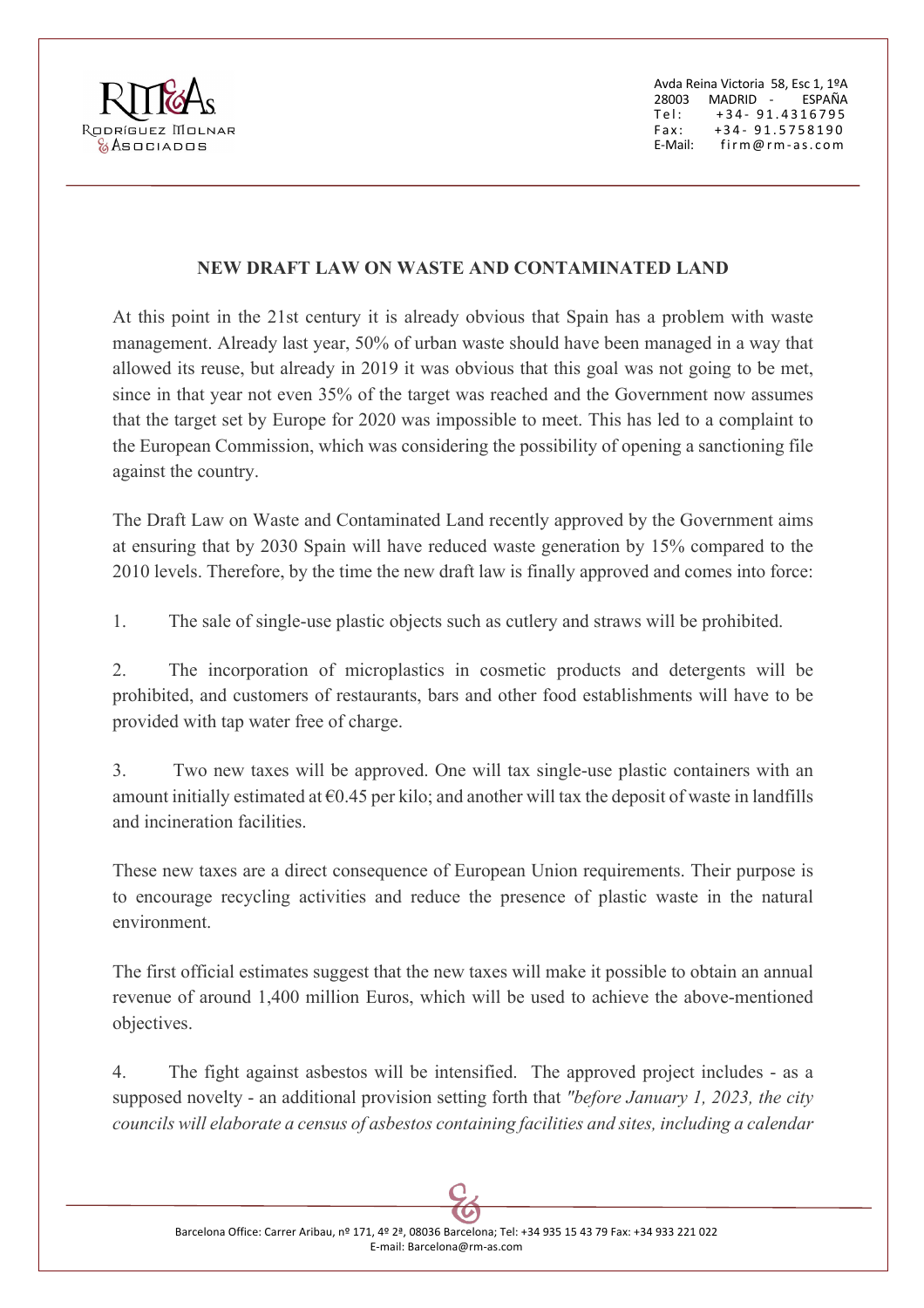## *for their removal"*.

This public census, will be in addition to the current sectorial and municipal efforts st in this area and will be sent to the competent health and environmental authorities of the different Autonomous Communities, which will be bound to implement inspection procedures to confirm compliance with the obligations to remove and deliver asbestos to authorized Handling Agents (Gestores) for disposal within the deadlines of the calendar to be established to these effects.

The burden of these obligations will foreseeably fall (as is partially the case at present) on the municipal entities.

The Draft Bill, which will eventually replace the current Law 22/2011, of July 28, on Waste and Contaminated Soils, reproduces the chapters in the current legislation dealing with obligations, guarantees of compliance, liability of waste producers and other aspects of environmental liability at the national level.

The Dreft also includes - in its Title VIII - a series of articles dealing with various aspects of interest in relation to contaminated land, such as

(i) The Catalog of Potentially Polluting Activities;

(ii) The procedures for the Declaration of Contaminated Soil;

(iii) The identification of the parties responsible for the decontamination and remediation of contaminated soils; and

(iv) An Inventory of Contaminated Land Declarations and Decontaminations.

It should also be noted that the new draft law contains a large number of provisions whose entry into force will be subject to subsequent implementation by the Executive Branch. Among other aspects of interest, the following will be subject to the enactment of future implementing regulations:

a) Regulatory development of the financial guarantees provided for in the Law.

b) To establish standards for the different types of products in relation to the waste they generate.

c) To develop the regime on the extended responsibility of the producer.

d) To establish rules for the generation and management of waste, as well as the different waste treatments and the identification of the different kinds of waste foreseen in draft article 6.1.

e) To determine the procedure whereby substances or objects will qualify as by-products in accordance with draft Article 4.2.

f) To regulate the shipment of waste provided for in draft Article 31.1.

g) To establish the list of potentially contaminating activities and the criteria and standards to be applied for the declaration of contaminated land pursuant to draft articles 98.1 and 99.1, as well as the procedure to implement the marginal notes to the Land Register sheets of soils declared contaminated, in accordance with said draft article 99.